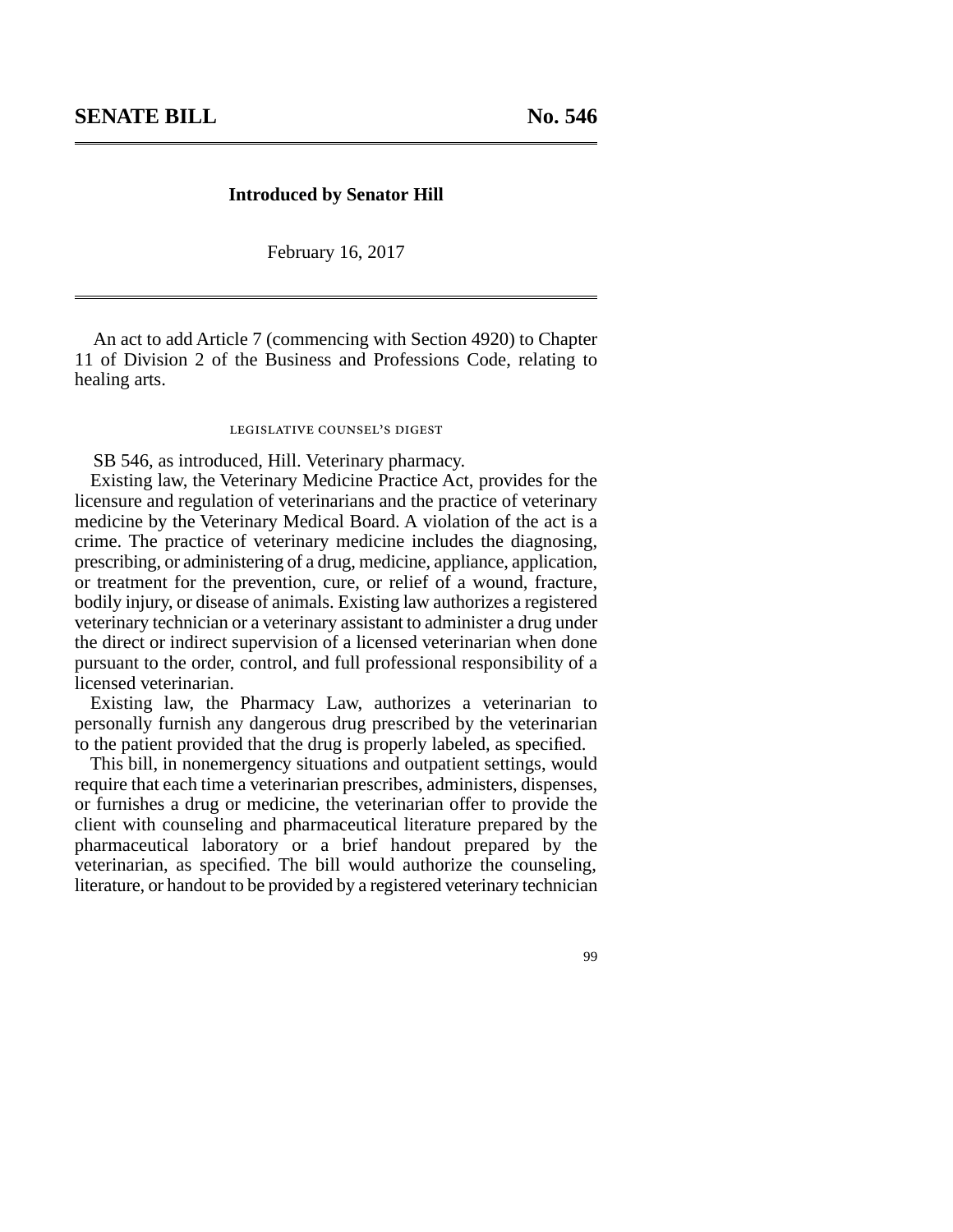or veterinary assistant who is employed by and working under the supervision of the veterinarian. Under specified circumstances, the bill would limit the liability of the veterinarian and the authorized representative for the information in the literature or handout and would require the client to be provided with a printed disclaimer explaining that limitation on liability. In every veterinary practice, the bill would require a poster in specified languages notifying clients about specified consumer rights and the counseling, literature, and handout requirements. Because the violation of these requirements would be a crime, the bill would impose a state-mandated local program.

(3) The California Constitution requires the state to reimburse local agencies and school districts for certain costs mandated by the state. Statutory provisions establish procedures for making that reimbursement.

This bill would provide that no reimbursement is required by this act for a specified reason.

Vote: majority. Appropriation: no. Fiscal committee: yes. State-mandated local program: yes.

*The people of the State of California do enact as follows:*

| 1              | SECTION 1. This act may be known as Lizzie's Law.                    |
|----------------|----------------------------------------------------------------------|
| $\overline{2}$ | SEC. 2. Article 7 (commencing with Section 4920) is added            |
| 3              | to Chapter 11 of Division 2 of the Business and Professions Code,    |
| $\overline{4}$ | to read:                                                             |
| 5              |                                                                      |
| 6              | Article 7. Pharmacy                                                  |
| $\overline{7}$ |                                                                      |
| 8              | 4920. (a) (1) In addition to complying with the labeling             |
| 9              | requirements described in Section 4076 pursuant to Section 4077,     |
| 10             | in nonemergency situations and outpatient settings, each time a      |
| 11             | veterinarian prescribes, administers, dispenses, or furnishes a drug |
| 12             | or medicine, the veterinarian shall offer to provide the client with |
| 13             | counseling and pharmaceutical literature prepared by the             |
| 14             | pharmaceutical laboratory or a brief handout prepared by the         |
| 15             | veterinarian. The handout shall be based on accredited professional  |
| 16             | sources and publications and shall be in the most simple and         |
| 17             | nonacademic language.                                                |
| 18             | (2) The veterinarian or authorized representative shall provide      |
| 19             | the counseling to the best of his or her ability, knowledge, and     |

20 availability of information, but neither the veterinarian nor the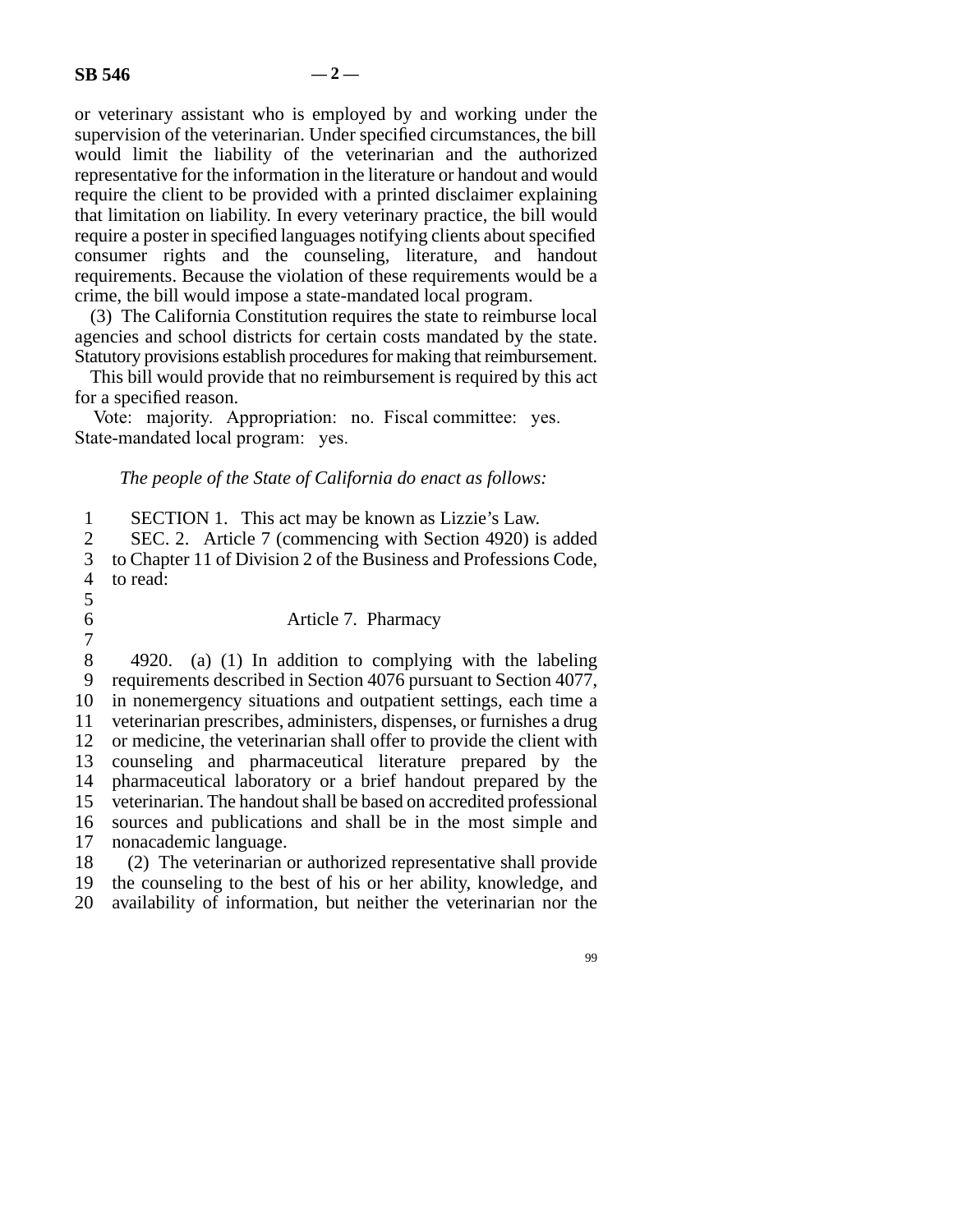line 1 authorized representative shall be liable for the veracity and 2 completeness of the information provided in the literature or 3 handout if it is information obtained through a pharmaceutical 4 laboratory or is based on accredited professional sources and 5 publications. For this purpose, the veterinarian or authorized line 6 representative shall provide the client with a printed disclaimer 7 explaining the lack of liability for the information in the literature 8 or handout if it is obtained under those circumstances and the client 9 shall sign the disclaimer. 10 (3) Unless there is a life-threatening warning or a critical update 11 about the drug or medicine, a client may decline to receive the 12 counseling, literature, or handout. 13 (4) The counseling, literature, and handout shall include all of 14 the following information:

15 (A) The name of the drug or medicine, what it does, and why 16 it is necessary.

- 17 (B) How and when to give the drug or medicine to the pet or 18 service animal and for how long.
- 19  $(C)$  What to do if a dose is missed.

20 (D) Possible risks and side effects, and what the client should 21 do if they occur.

22 (E) An explanation of whether the drug or medicine is standard,<br>23 long acting, or extended release and the possible additional risks long acting, or extended release and the possible additional risks 24 for a long-acting or extended release drug or medicine in case of 25 adverse effects. adverse effects.

26 (F) Whether the new drug or medicine and the prescribed dosage 27 are appropriate for the pet or service animal's age, weight, and are appropriate for the pet or service animal's age, weight, and 28 kidney and liver function.

- 29 (G) Whether the new drug or medicine will work safely with 30 other drugs, medicines, or supplements.
- 31 (H) Foods or activities that should be avoided while giving the 32 drug or medicine.
- 33 (5) (A) For injections, the counseling shall be provided before 34 the injection is administered to the pet or service animal.

35 (B) If a long-acting or extended release drug or medicine is to 36 be administered, the client shall also be counseled before the 37 injection about the difference between standard and long-acting 38 or extended release drugs or medicines. This counseling may 39 include, but is not limited to, explaining adverse reactions due to

- 40 prolonged systemic drug or medicine clearance of long-acting
	- 99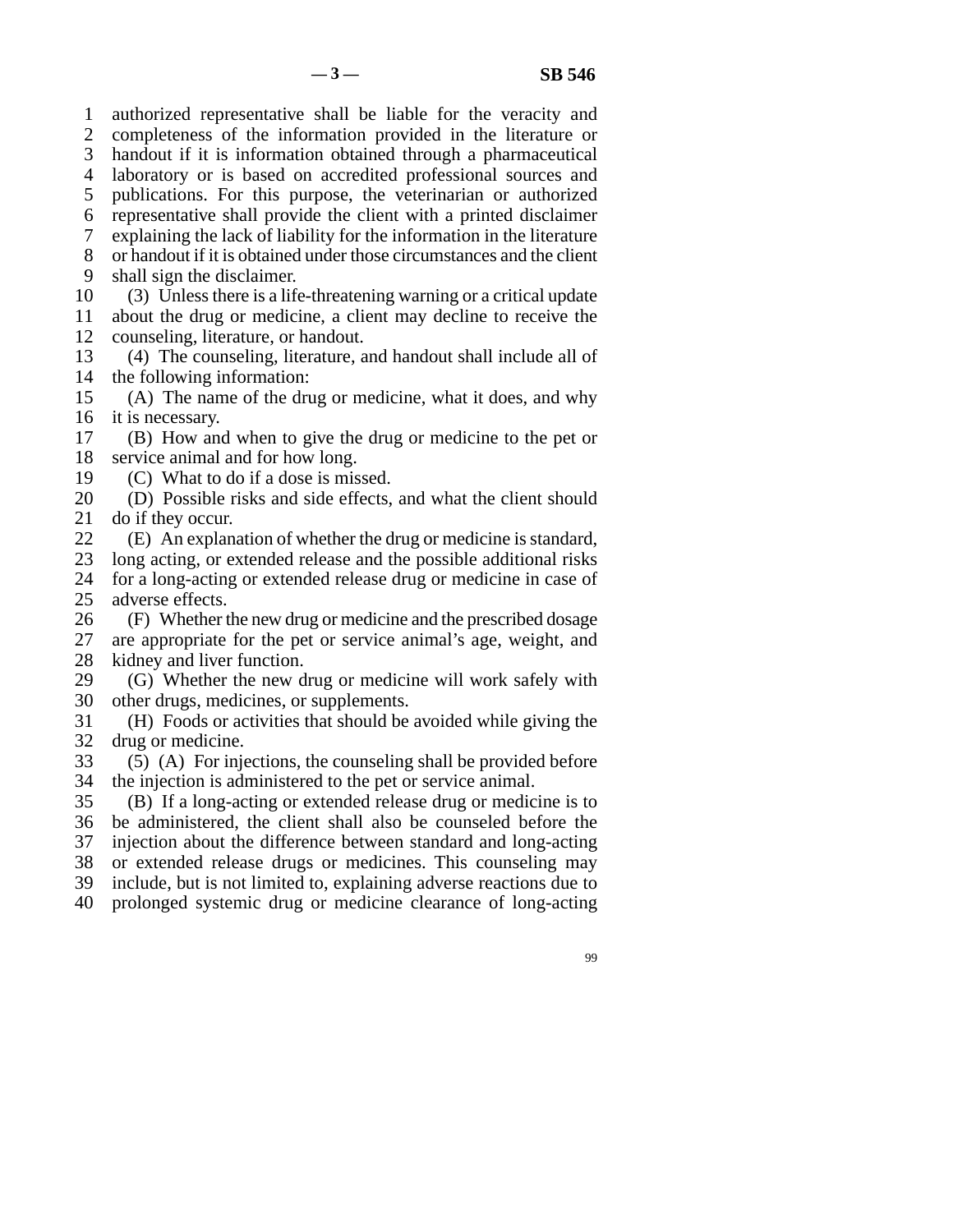line 1 drugs or medicines in such a way that the client understands that

2 once the animal is injected there is no way to retrieve the drug or medicine.

medicine.

4 (6) The literature or handout shall be provided in readable-sized 5 font.

 line 6 (b) At the discretion of the veterinarian, the counseling, 7 literature, or handout may be provided by a registered veterinary 8 technician or veterinary assistant who is employed by and working 9 under the supervision of the veterinarian.

10 (c) (1) The literature or handout may be provided electronically

11 or in any other format using available technology as long as it 12 allows the client to confirm the material was received.

13 (2) The literature or handout shall be available to clients in 14 English and may also be provided in Spanish and in any other 15 language appropriate for the veterinary practice.

16 (3) The literature or handout shall also be provided to clients 17 with special needs or disabilities in an easily accessible format, 18 such as, but not limited to, a large-sized font.

19 (4) The counseling may be provided to the client through a 20 telephone consultation by the veterinarian or his or her authorized 21 representative who has access to the pet or service animal's record.

22 (d) (1) In every veterinary practice, there shall be prominently  $23$  posted in a place conspicuous to, and readable by clients a poster posted in a place conspicuous to, and readable by, clients a poster 24 in English, Spanish, and in any other appropriate languages for 25 the veterinary practice notifying clients about all of the information line 25 the veterinary practice notifying clients about all of the information 26 described in subdivision (a). The heading of the poster shall read 27 "NOTICE TO CONSUMERS". As an alternative to the poster 28 format, the poster information may also be displayed using a video 29 screen or any other format using available technology.

30 (2) The poster shall also inform clients about the following 31 consumer rights:

32 (A) The right to be offered drug or medicine counseling by the veterinarian or his or her authorized representative. veterinarian or his or her authorized representative.

34 (B) The right to know basic pharmaceutical and drug and 35 medicine interaction information.

36 (C) The right to receive drug and medicine information in 37 readable-sized font.

38 (D) The right to have a choice to obtain either the medication

39 or a written prescription and to not be charged for the written